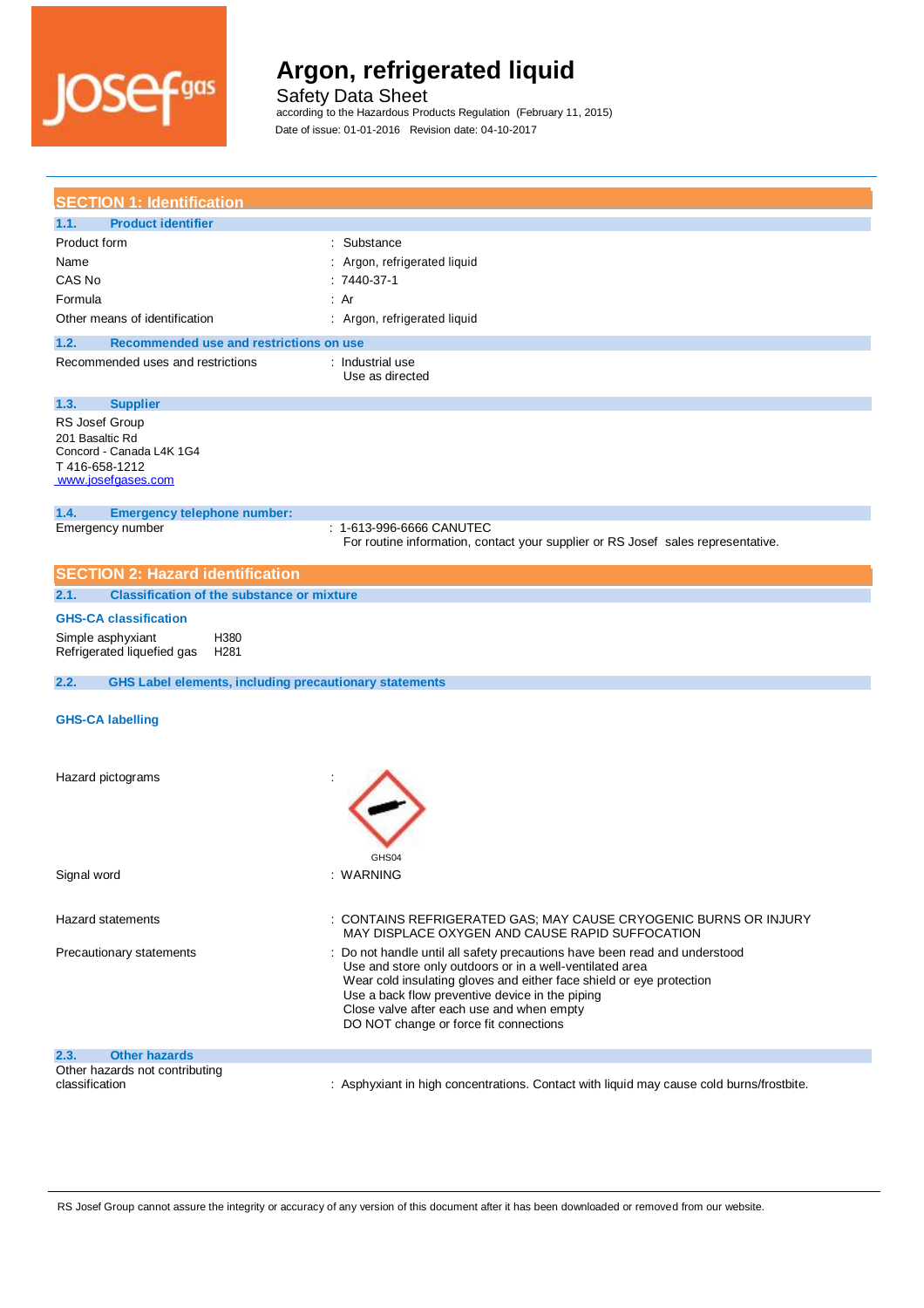

Safety Data Sheet

according to the Hazardous Products Regulation (February 11, 2015)

| 2.4.<br><b>Unknown acute toxicity (GHS-CA)</b>                                                                                                                                                                                                                                                                                                                                                                                                                                                                     |                      |          |                                                                                                                                                                                                                                                                                                                                                                                                                                                                 |  |
|--------------------------------------------------------------------------------------------------------------------------------------------------------------------------------------------------------------------------------------------------------------------------------------------------------------------------------------------------------------------------------------------------------------------------------------------------------------------------------------------------------------------|----------------------|----------|-----------------------------------------------------------------------------------------------------------------------------------------------------------------------------------------------------------------------------------------------------------------------------------------------------------------------------------------------------------------------------------------------------------------------------------------------------------------|--|
| No data available                                                                                                                                                                                                                                                                                                                                                                                                                                                                                                  |                      |          |                                                                                                                                                                                                                                                                                                                                                                                                                                                                 |  |
| <b>SECTION 3: Composition/information on ingredients</b>                                                                                                                                                                                                                                                                                                                                                                                                                                                           |                      |          |                                                                                                                                                                                                                                                                                                                                                                                                                                                                 |  |
| 3.1.<br><b>Substances</b>                                                                                                                                                                                                                                                                                                                                                                                                                                                                                          |                      |          |                                                                                                                                                                                                                                                                                                                                                                                                                                                                 |  |
| Name                                                                                                                                                                                                                                                                                                                                                                                                                                                                                                               | <b>CAS No.</b>       | % (Vol.) | <b>Common Name (synonyms)</b>                                                                                                                                                                                                                                                                                                                                                                                                                                   |  |
| Argon, refrigerated liquid                                                                                                                                                                                                                                                                                                                                                                                                                                                                                         | (CAS No) 7440-37-1   | 100      | Argon                                                                                                                                                                                                                                                                                                                                                                                                                                                           |  |
| (Main constituent)                                                                                                                                                                                                                                                                                                                                                                                                                                                                                                 |                      |          |                                                                                                                                                                                                                                                                                                                                                                                                                                                                 |  |
| 3.2.<br><b>Mixtures</b>                                                                                                                                                                                                                                                                                                                                                                                                                                                                                            |                      |          |                                                                                                                                                                                                                                                                                                                                                                                                                                                                 |  |
| Not applicable                                                                                                                                                                                                                                                                                                                                                                                                                                                                                                     |                      |          |                                                                                                                                                                                                                                                                                                                                                                                                                                                                 |  |
| <b>SECTION 4: First-aid measures</b>                                                                                                                                                                                                                                                                                                                                                                                                                                                                               |                      |          |                                                                                                                                                                                                                                                                                                                                                                                                                                                                 |  |
| 4.1.<br><b>Description of first aid measures</b>                                                                                                                                                                                                                                                                                                                                                                                                                                                                   |                      |          |                                                                                                                                                                                                                                                                                                                                                                                                                                                                 |  |
| First-aid measures after inhalation                                                                                                                                                                                                                                                                                                                                                                                                                                                                                |                      |          | : Remove victim to uncontaminated area wearing self contained breathing apparatus. Keep<br>victim warm and rested. Call a doctor. Apply artificial respiration if breathing stopped.                                                                                                                                                                                                                                                                            |  |
| : The liquid may cause frostbite. For exposure to liquid, immediately warm frostbite area with<br>First-aid measures after skin contact<br>warm water not to exceed 105°F (41°C). Water temperature should be tolerable to normal<br>skin. Maintain skin warming for at least 15 minutes or until normal coloring and sensation have<br>returned to the affected area. In case of massive exposure, remove clothing while showering<br>with warm water. Seek medical evaluation and treatment as soon as possible. |                      |          |                                                                                                                                                                                                                                                                                                                                                                                                                                                                 |  |
| First-aid measures after eye contact                                                                                                                                                                                                                                                                                                                                                                                                                                                                               |                      |          | Immediately flush eyes thoroughly with water for at least 15 minutes. Hold the eyelids open and<br>away from the eyeballs to ensure that all surfaces are flushed thoroughly. Contact an<br>ophthalmologist immediately. Get immediate medical attention.                                                                                                                                                                                                       |  |
| First-aid measures after ingestion                                                                                                                                                                                                                                                                                                                                                                                                                                                                                 |                      |          | : Ingestion is not considered a potential route of exposure.                                                                                                                                                                                                                                                                                                                                                                                                    |  |
| 4.2.<br>Most important symptoms and effects (acute and delayed)                                                                                                                                                                                                                                                                                                                                                                                                                                                    |                      |          |                                                                                                                                                                                                                                                                                                                                                                                                                                                                 |  |
| No additional information available                                                                                                                                                                                                                                                                                                                                                                                                                                                                                |                      |          |                                                                                                                                                                                                                                                                                                                                                                                                                                                                 |  |
| 4.3.<br>Immediate medical attention and special treatment, if necessary                                                                                                                                                                                                                                                                                                                                                                                                                                            |                      |          |                                                                                                                                                                                                                                                                                                                                                                                                                                                                 |  |
| Other medical advice or treatment<br>: None.                                                                                                                                                                                                                                                                                                                                                                                                                                                                       |                      |          |                                                                                                                                                                                                                                                                                                                                                                                                                                                                 |  |
| <b>SECTION 5: Fire-fighting measures</b>                                                                                                                                                                                                                                                                                                                                                                                                                                                                           |                      |          |                                                                                                                                                                                                                                                                                                                                                                                                                                                                 |  |
| <b>Suitable extinguishing media</b><br>5.1.                                                                                                                                                                                                                                                                                                                                                                                                                                                                        |                      |          |                                                                                                                                                                                                                                                                                                                                                                                                                                                                 |  |
| Suitable extinguishing media                                                                                                                                                                                                                                                                                                                                                                                                                                                                                       |                      |          | : Use extinguishing media appropriate for surrounding fire.                                                                                                                                                                                                                                                                                                                                                                                                     |  |
| 5.2.<br><b>Unsuitable extinguishing media</b>                                                                                                                                                                                                                                                                                                                                                                                                                                                                      |                      |          |                                                                                                                                                                                                                                                                                                                                                                                                                                                                 |  |
| No additional information available                                                                                                                                                                                                                                                                                                                                                                                                                                                                                |                      |          |                                                                                                                                                                                                                                                                                                                                                                                                                                                                 |  |
| 5.3.<br>Specific hazards arising from the hazardous product                                                                                                                                                                                                                                                                                                                                                                                                                                                        |                      |          |                                                                                                                                                                                                                                                                                                                                                                                                                                                                 |  |
| Explosion hazard                                                                                                                                                                                                                                                                                                                                                                                                                                                                                                   |                      |          | : CONTAINS GAS UNDER PRESSURE; MAY EXPLODE IF HEATED.                                                                                                                                                                                                                                                                                                                                                                                                           |  |
| Reactivity                                                                                                                                                                                                                                                                                                                                                                                                                                                                                                         |                      |          | No reactivity hazard other than the effects described in sub-sections below.                                                                                                                                                                                                                                                                                                                                                                                    |  |
| Reactivity in case of fire                                                                                                                                                                                                                                                                                                                                                                                                                                                                                         |                      |          | : No reactivity hazard other than the effects described in sub-sections below.                                                                                                                                                                                                                                                                                                                                                                                  |  |
| 5.4.<br>Special protective equipment and precautions for fire-fighters                                                                                                                                                                                                                                                                                                                                                                                                                                             |                      |          |                                                                                                                                                                                                                                                                                                                                                                                                                                                                 |  |
| Firefighting instructions                                                                                                                                                                                                                                                                                                                                                                                                                                                                                          | freeze water rapidly |          | : DANGER! Extremely cold liquid and gas under pressure. Take care not to direct spray onto<br>vents on top of container. Do not discharge sprays directly into liquid; cryogenic liquid can                                                                                                                                                                                                                                                                     |  |
|                                                                                                                                                                                                                                                                                                                                                                                                                                                                                                                    |                      |          | Evacuate all personnel from the danger area. Use self-contained breathing apparatus (SCBA)<br>and protective clothing. Immediately cool containers with water from maximum distance. Stop<br>flow of gas if safe to do so, while continuing cooling water spray. Remove ignition sources if<br>safe to do so. Remove containers from area of fire if safe to do so. On-site fire brigades must<br>comply with their provincial and local fire code regulations. |  |
| Protection during firefighting                                                                                                                                                                                                                                                                                                                                                                                                                                                                                     |                      |          | Compressed gas: asphyxiant. Suffocation hazard by lack of oxygen.                                                                                                                                                                                                                                                                                                                                                                                               |  |
| Special protective equipment for fire fighters                                                                                                                                                                                                                                                                                                                                                                                                                                                                     |                      |          | : Use self-contained breathing apparatus. Standard protective clothing and equipment (Self<br>Contained Breathing Apparatus) for fire fighters.                                                                                                                                                                                                                                                                                                                 |  |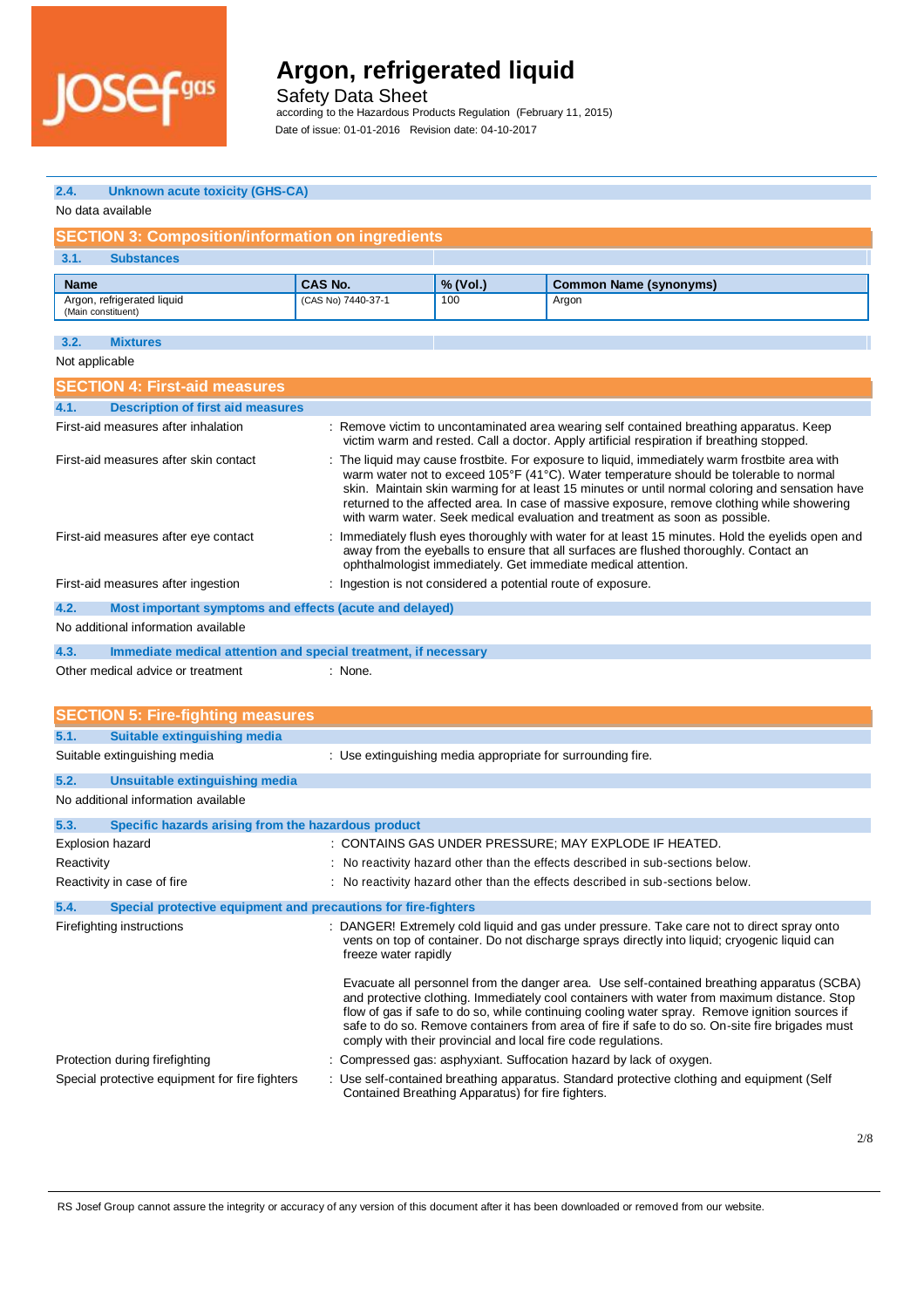

Safety Data Sheet

according to the Hazardous Products Regulation (February 11, 2015)

| Specific methods                                                                  | Stop flow of product if safe to do so. Use fire control measures appropriate for the surrounding<br>fire. Exposure to fire and heat radiation may cause gas containers to rupture. Cool endangered<br>containers with water spray jet from a protected position. Prevent water used in emergency<br>cases from entering sewers and drainage systems. Use water spray or fog to knock down fire<br>fumes if possible. If leaking do not spray water onto container. Water surrounding area (from<br>protected position) to contain fire. Exposure to fire may cause containers to rupture/explode.                                                                                                                                                                                                                                                                                                                                                                                                                                                                                                                                       |
|-----------------------------------------------------------------------------------|-----------------------------------------------------------------------------------------------------------------------------------------------------------------------------------------------------------------------------------------------------------------------------------------------------------------------------------------------------------------------------------------------------------------------------------------------------------------------------------------------------------------------------------------------------------------------------------------------------------------------------------------------------------------------------------------------------------------------------------------------------------------------------------------------------------------------------------------------------------------------------------------------------------------------------------------------------------------------------------------------------------------------------------------------------------------------------------------------------------------------------------------|
| Other information                                                                 | : Cryogenic liquid causes severe frostbite, a burn-like injury. Heat of fire can build pressure in a<br>closed container and cause it to rupture. Venting vapors may obscure visibility. Air will<br>condense on surfaces such as vaporizers or piping exposed to liquid or cold gas. Nitrogen,<br>which has a lower boiling point than oxygen, evaporates first, leaving an oxygen-enriched<br>condensate.                                                                                                                                                                                                                                                                                                                                                                                                                                                                                                                                                                                                                                                                                                                             |
| <b>SECTION 6: Accidental release measures</b>                                     |                                                                                                                                                                                                                                                                                                                                                                                                                                                                                                                                                                                                                                                                                                                                                                                                                                                                                                                                                                                                                                                                                                                                         |
| Personal precautions, protective equipment and emergency procedures<br>6.1.       |                                                                                                                                                                                                                                                                                                                                                                                                                                                                                                                                                                                                                                                                                                                                                                                                                                                                                                                                                                                                                                                                                                                                         |
| General measures                                                                  | : Prevent from entering sewers, basements and workpits, or any place where its accumulation<br>can be dangerous. Evacuate area. Ensure adequate air ventilation. Wear self-contained<br>breathing apparatus when entering area unless atmosphere is proven to be safe. Stop leak if<br>safe to do so.                                                                                                                                                                                                                                                                                                                                                                                                                                                                                                                                                                                                                                                                                                                                                                                                                                   |
| 6.2.<br>Methods and materials for containment and cleaning up                     |                                                                                                                                                                                                                                                                                                                                                                                                                                                                                                                                                                                                                                                                                                                                                                                                                                                                                                                                                                                                                                                                                                                                         |
| <b>Reference to other sections</b><br>6.3.                                        |                                                                                                                                                                                                                                                                                                                                                                                                                                                                                                                                                                                                                                                                                                                                                                                                                                                                                                                                                                                                                                                                                                                                         |
| For further information refer to section 8: Exposure controls/personal protection |                                                                                                                                                                                                                                                                                                                                                                                                                                                                                                                                                                                                                                                                                                                                                                                                                                                                                                                                                                                                                                                                                                                                         |
|                                                                                   |                                                                                                                                                                                                                                                                                                                                                                                                                                                                                                                                                                                                                                                                                                                                                                                                                                                                                                                                                                                                                                                                                                                                         |
| <b>SECTION 7: Handling and storage</b>                                            |                                                                                                                                                                                                                                                                                                                                                                                                                                                                                                                                                                                                                                                                                                                                                                                                                                                                                                                                                                                                                                                                                                                                         |
| <b>Precautions for safe handling</b><br>7.1.                                      |                                                                                                                                                                                                                                                                                                                                                                                                                                                                                                                                                                                                                                                                                                                                                                                                                                                                                                                                                                                                                                                                                                                                         |
| Precautions for safe handling                                                     | : Wear leather safety gloves and safety shoes when handling cylinders. Protect cylinders from<br>physical damage; do not drag, roll, slide or drop. While moving cylinder, always keep in place<br>removable valve cover. Never attempt to lift a cylinder by its cap; the cap is intended solely to<br>protect the valve. When moving cylinders, even for short distances, use a cart (trolley, hand<br>truck, etc.) designed to transport cylinders. Never insert an object (e.g. wrench, screwdriver, pry<br>bar) into cap openings; doing so may damage the valve and cause a leak. Use an adjustable<br>strap wrench to remove over-tight or rusted caps. Slowly open the valve. If the valve is hard to<br>open, discontinue use and contact your supplier. Close the container valve after each use;<br>keep closed even when empty. Never apply flame or localized heat directly to any part of the<br>container. High temperatures may damage the container and could cause the pressure relief<br>device to fail prematurely, venting the container contents. For other precautions in using this<br>product, see section 16. |
| 7.2.<br>Conditions for safe storage, including any incompatibilities              |                                                                                                                                                                                                                                                                                                                                                                                                                                                                                                                                                                                                                                                                                                                                                                                                                                                                                                                                                                                                                                                                                                                                         |
| Storage conditions                                                                | : Store in a cool, well-ventilated place. Store and use with adequate ventilation. Store only where<br>temperature will not exceed 125°F (52°C). Firmly secure containers upright to keep them from<br>falling or being knocked over. Install valve protection cap, if provided, firmly in place by hand.<br>Store full and empty containers separately. Use a first-in, first-out inventory system to prevent<br>storing full containers for long periods                                                                                                                                                                                                                                                                                                                                                                                                                                                                                                                                                                                                                                                                              |

**OTHER PRECAUTIONS FOR HANDLING, STORAGE, AND USE:** When handling product under pressure, use piping and equipment adequately designed to withstand the pressures to be encountered. Never work on a pressurized system. Use a back flow preventive device in the piping. Gases can cause rapid suffocation because of oxygen deficiency; store and use with adequate ventilation. If a leak occurs, close the container valve and blow down the system in a safe and environmentally correct manner in compliance with all international, federal/national, state/provincial, and local laws; then repair the leak. Never place a container where it may become part of an electrical circuit.

| <b>SECTION 8: Exposure controls/personal protection</b> |                                                                                                                                                                                                                                                                        |
|---------------------------------------------------------|------------------------------------------------------------------------------------------------------------------------------------------------------------------------------------------------------------------------------------------------------------------------|
| 8.1.<br><b>Control parameters</b>                       |                                                                                                                                                                                                                                                                        |
| No additional information available                     |                                                                                                                                                                                                                                                                        |
| Appropriate engineering controls<br>8.2.                |                                                                                                                                                                                                                                                                        |
| Appropriate engineering controls                        | : Oxygen detectors should be used when asphyxiating gases may be released. Systems under<br>pressure should be regularly checked for leakages. Provide adequate general and local<br>exhaust ventilation. Consider work permit system e.g. for maintenance activities. |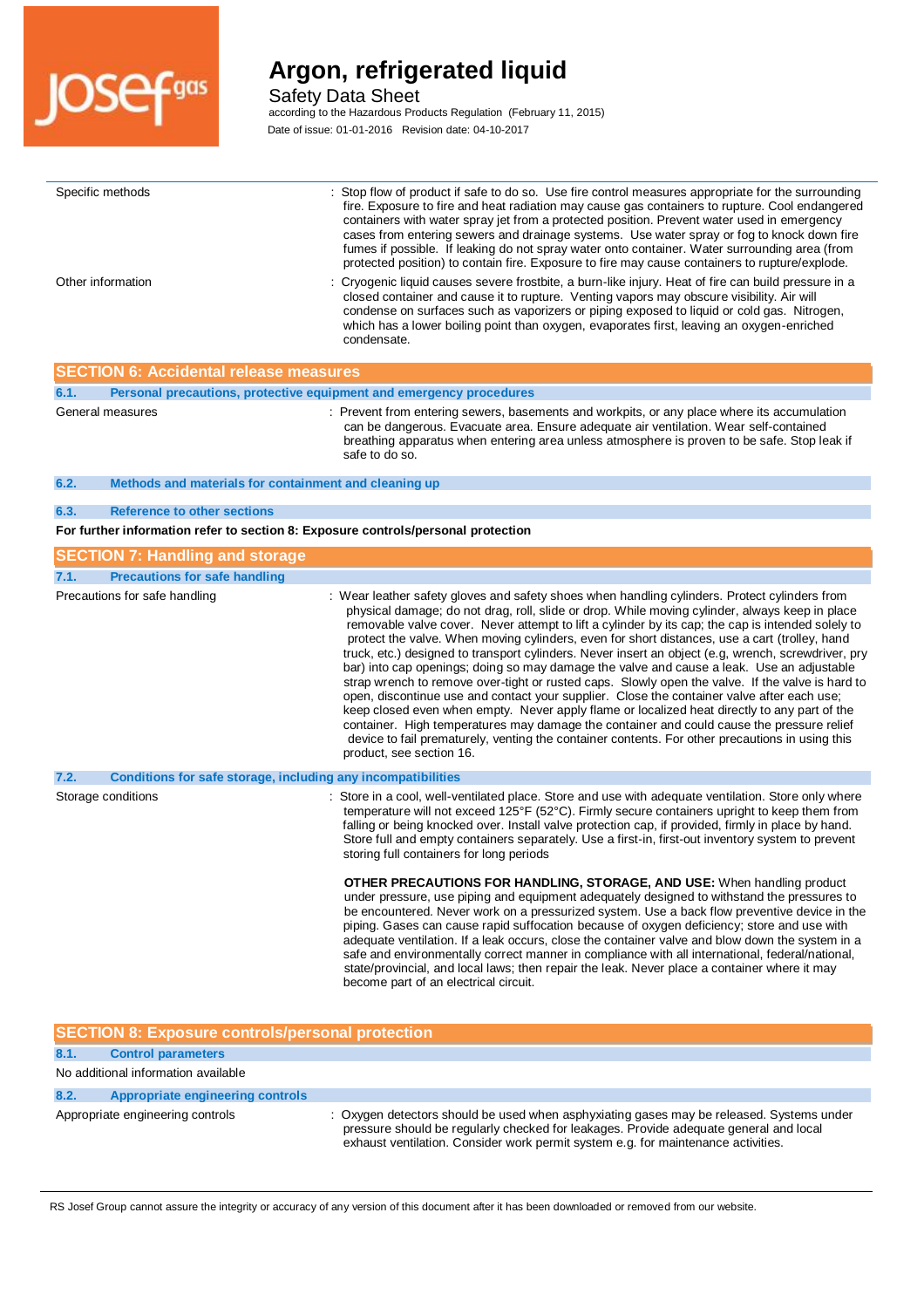

Safety Data Sheet

according to the Hazardous Products Regulation (February 11, 2015)

| Individual protection measures/Personal protective equipment<br>8.3. |                                                                                                                                                                                                                                                                                                                                                                                                                                                                                                                                                                  |
|----------------------------------------------------------------------|------------------------------------------------------------------------------------------------------------------------------------------------------------------------------------------------------------------------------------------------------------------------------------------------------------------------------------------------------------------------------------------------------------------------------------------------------------------------------------------------------------------------------------------------------------------|
| Personal protective equipment                                        | : Safety glasses. Face shield. Gloves.                                                                                                                                                                                                                                                                                                                                                                                                                                                                                                                           |
|                                                                      |                                                                                                                                                                                                                                                                                                                                                                                                                                                                                                                                                                  |
| Hand protection                                                      | : Wear work gloves when handling containers. Wear heavy rubber gloves where contact with<br>product may occur.                                                                                                                                                                                                                                                                                                                                                                                                                                                   |
| Eye protection                                                       | : Wear goggles and a face shield when transfilling or breaking transfer connections. Select in<br>accordance with the current CSA standard Z94.3, "Industrial Eye and Face Protection", and<br>any provincial regulations, local bylaws or guidelines.                                                                                                                                                                                                                                                                                                           |
| Respiratory protection                                               | Respiratory protection: Use respirable fume respirator or air supplied respirator when working<br>in confined space or where local exhaust or ventilation does not keep exposure below TLV.<br>Select in accordance with provincial regulations, local bylaws or guidelines. Selection should be<br>based on the current CSA standard Z94.4, "Selection, Care, and Use of Respirators."<br>Respirators should also be approved by NIOSH and MSHA. For emergencies or instances with<br>unknown exposure levels, use a self-contained breathing apparatus (SCBA). |
| Thermal hazard protection                                            | : Wear cold insulating gloves. Wear cold insulating gloves when transfilling or breaking transfer<br>connections.                                                                                                                                                                                                                                                                                                                                                                                                                                                |
| Environmental exposure controls                                      | : None necessary.                                                                                                                                                                                                                                                                                                                                                                                                                                                                                                                                                |
| Other information                                                    | : Other protection : Safety shoes for general handling at customer sites. Metatarsal shoes and<br>cuffless trousers for cylinder handling at packaging and filling plants. Select in accordance with<br>the current CSA standard Z195, "Protective Foot Wear", and any provincial regulations, local<br>bylaws or guidelines. For working with flammable and oxidizing materials, consider the use of                                                                                                                                                            |

flame resistant anti-static safety clothing.

# **SECTION 9: Physical and chemical properties**

| Information on basic physical and chemical properties<br>9.1. |                                                               |
|---------------------------------------------------------------|---------------------------------------------------------------|
| Physical state                                                | : Gas                                                         |
| Appearance                                                    | : Colorless gas.                                              |
| Molecular mass                                                | : 40 g/mol                                                    |
| Colour                                                        | : Colourless.                                                 |
| Odour                                                         | : Odourless.                                                  |
| Odour threshold                                               | : No data available                                           |
| рH                                                            | Not applicable.                                               |
| pH solution                                                   | : No data available                                           |
| Relative evaporation rate (butylacetate=1)                    | : No data available                                           |
| Relative evaporation rate (ether=1)                           | : Not applicable.                                             |
| Melting point                                                 | : 189 °C                                                      |
| Freezing point                                                | No data available                                             |
| Boiling point                                                 | : 185.9 °C                                                    |
| Flash point                                                   | : No data available                                           |
| Critical temperature                                          | $\therefore$ -122.4 °C                                        |
| Auto-ignition temperature                                     | : Not applicable.                                             |
| Decomposition temperature                                     | : No data available                                           |
| Vapour pressure                                               | : Not applicable.                                             |
| Vapour pressure at 50 °C                                      | : No data available                                           |
| Critical pressure                                             | : 4898 kPa                                                    |
| Relative vapour density at 20 °C                              | : No data available                                           |
| Relative density                                              | : 1.4                                                         |
| Relative density of saturated gas/air mixture                 | : No data available                                           |
| Density                                                       | : 1.654 kg/m <sup>3</sup> Vapor density, 70°F (21.1°C), 1 atm |
| Relative gas density                                          | : 1.38                                                        |
| Solubility                                                    | : Water: $67 \text{ mg/l}$                                    |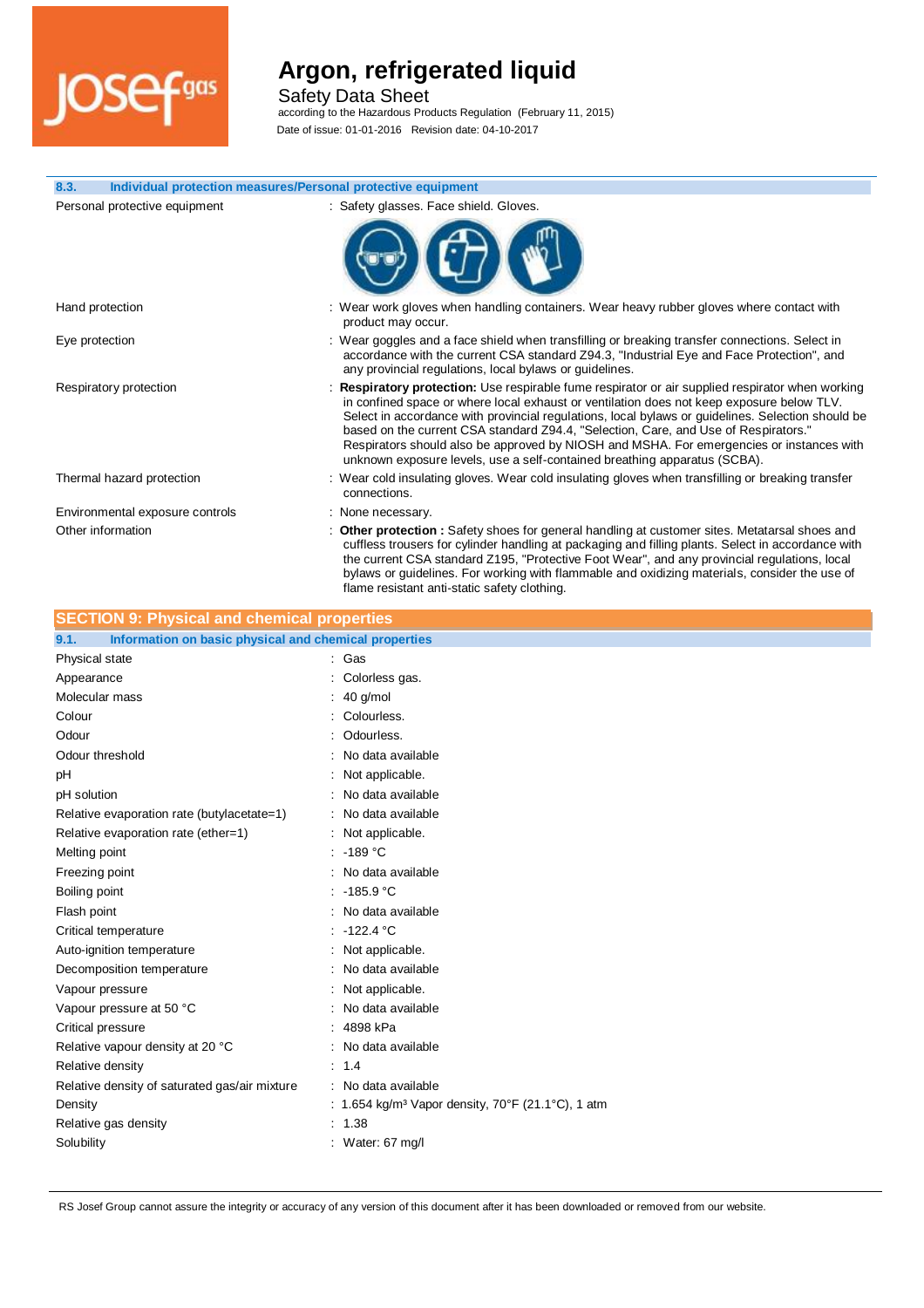

Safety Data Sheet

ground level

according to the Hazardous Products Regulation (February 11, 2015)

| Log Pow                                         | : Not applicable.                                                                          |
|-------------------------------------------------|--------------------------------------------------------------------------------------------|
| Log Kow                                         | : Not applicable.                                                                          |
| Viscosity, kinematic                            | : Not applicable.                                                                          |
| Viscosity, dynamic                              | : Not applicable.                                                                          |
| Viscosity, kinematic (calculated value) (40 °C) | : No data available                                                                        |
| Explosive properties                            | : Not applicable.                                                                          |
| Oxidizing properties                            | : None.                                                                                    |
| Flammability (solid, gas)                       |                                                                                            |
|                                                 |                                                                                            |
| 9.2.<br><b>Other information</b>                |                                                                                            |
| Gas group                                       | : Refrigerated liquefied gas                                                               |
| Additional information                          | : Gas/vapour heavier than air. May accumulate in confined spaces, particularly at or below |

| <b>SECTION 10: Stability and reactivity</b> |                                                                                |
|---------------------------------------------|--------------------------------------------------------------------------------|
| 10.1.<br><b>Reactivity</b>                  |                                                                                |
| Reactivity                                  | : No reactivity hazard other than the effects described in sub-sections below. |
| Chemical stability                          | : Stable under normal conditions.                                              |
| Possibility of hazardous reactions          | $:$ None.                                                                      |
| Conditions to avoid                         | : None under recommended storage and handling conditions (see section 7).      |
| Incompatible materials                      | : None.                                                                        |
| Hazardous decomposition products            | : None.                                                                        |

### **SECTION 11: Toxicological information**

#### **11.1. Information on toxicological effects**

| Acute toxicity (oral)<br>Acute toxicity (dermal)<br>Acute toxicity (inhalation) | Not classified<br>: Not classified<br>: Not classified |
|---------------------------------------------------------------------------------|--------------------------------------------------------|
| Skin corrosion/irritation                                                       | : Not classified<br>pH: Not applicable.                |
| Serious eye damage/irritation                                                   | : Not classified<br>pH: Not applicable.                |
| Respiratory or skin sensitization                                               | : Not classified                                       |
| Germ cell mutagenicity                                                          | : Not classified                                       |
| Carcinogenicity                                                                 | : Not classified                                       |
| Reproductive toxicity<br>Specific target organ toxicity (single exposure)       | Not classified<br>Not classified                       |
| Specific target organ toxicity (repeated<br>exposure)                           | Not classified                                         |
| Aspiration hazard                                                               | Not classified                                         |

|                   | <b>SECTION 12: Ecological information</b> |                                                |
|-------------------|-------------------------------------------|------------------------------------------------|
| 12.1.             | Toxicity                                  |                                                |
| Ecology - general | 12.2. Persistence and degradability       | : No ecological damage caused by this product. |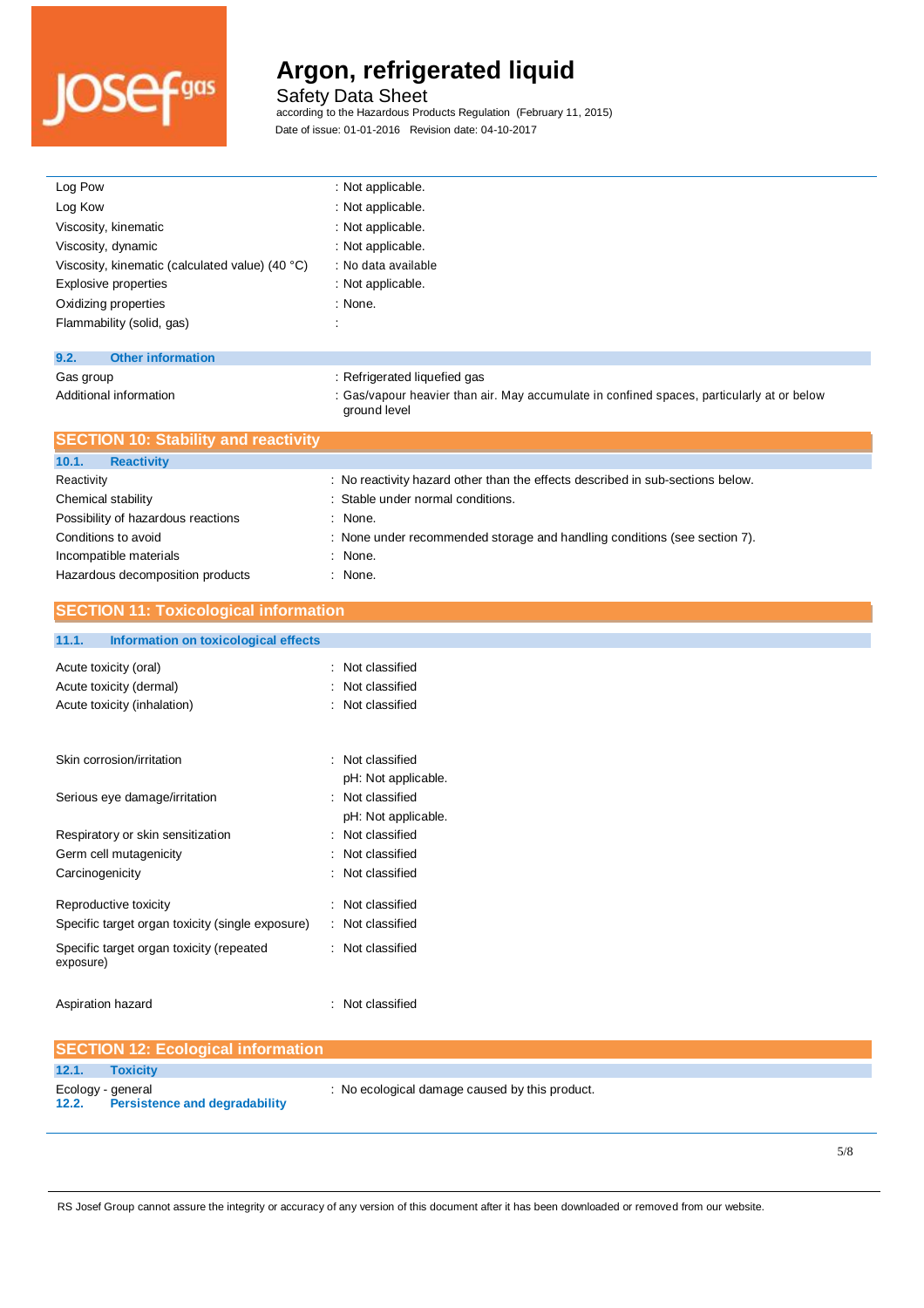

Safety Data Sheet

according to the Hazardous Products Regulation (February 11, 2015)

| Argon, refrigerated liquid (7440-37-1)                                         |                                                                                                                                                         |  |
|--------------------------------------------------------------------------------|---------------------------------------------------------------------------------------------------------------------------------------------------------|--|
| Persistence and degradability                                                  | No ecological damage caused by this product.                                                                                                            |  |
| 12.3.<br><b>Bioaccumulative potential</b>                                      |                                                                                                                                                         |  |
| Argon, refrigerated liquid (7440-37-1)                                         |                                                                                                                                                         |  |
| Log Pow                                                                        | Not applicable.                                                                                                                                         |  |
| Log Kow                                                                        | Not applicable.                                                                                                                                         |  |
| Bioaccumulative potential                                                      | No ecological damage caused by this product.                                                                                                            |  |
| 12.4.<br><b>Mobility in soil</b>                                               |                                                                                                                                                         |  |
| Argon, refrigerated liquid (7440-37-1)                                         |                                                                                                                                                         |  |
| Mobility in soil                                                               | No data available.                                                                                                                                      |  |
| Log Pow                                                                        | Not applicable.                                                                                                                                         |  |
| Log Kow                                                                        | Not applicable.                                                                                                                                         |  |
| Ecology - soil                                                                 | No ecological damage caused by this product.                                                                                                            |  |
|                                                                                |                                                                                                                                                         |  |
| 12.5.<br><b>Other adverse effects</b>                                          |                                                                                                                                                         |  |
| Other adverse effects                                                          | : Can cause frost damage to vegetation.                                                                                                                 |  |
| Effect on the ozone layer                                                      | : None                                                                                                                                                  |  |
| Effect on global warming                                                       | : No known effects from this product                                                                                                                    |  |
| <b>SECTION 13: Disposal considerations</b>                                     |                                                                                                                                                         |  |
| 13.1.<br><b>Disposal methods</b>                                               |                                                                                                                                                         |  |
| Waste treatment methods                                                        | : May be vented to atmosphere in a well ventilated place. Consult supplier for specific<br>recommendations.                                             |  |
| Waste disposal recommendations                                                 | : Dispose of contents/container in accordance with local/regional/national/international<br>regulations. Contact supplier for any special requirements. |  |
|                                                                                |                                                                                                                                                         |  |
| <b>SECTION 14: Transport information</b>                                       |                                                                                                                                                         |  |
| 14.1.<br><b>Basic shipping description</b>                                     |                                                                                                                                                         |  |
| In accordance with TDG                                                         |                                                                                                                                                         |  |
| <b>TDG</b>                                                                     |                                                                                                                                                         |  |
|                                                                                |                                                                                                                                                         |  |
| UN-No. (TDG)                                                                   | : UN1951                                                                                                                                                |  |
|                                                                                | 2.2 - Class 2.2 - Non-Flammable, Non-Toxic Gas.                                                                                                         |  |
| <b>TDG Primary Hazard Classes</b>                                              |                                                                                                                                                         |  |
| Proper shipping name                                                           | : ARGON, REFRIGERATED LIQUID                                                                                                                            |  |
|                                                                                | : 0.125 L                                                                                                                                               |  |
| Explosive Limit and Limited Quantity Index                                     | Forbidden                                                                                                                                               |  |
| Passenger Carrying Ship Index                                                  |                                                                                                                                                         |  |
| Passenger Carrying Road Vehicle or<br>Passenger Carrying Railway Vehicle Index | ∶75 L                                                                                                                                                   |  |
| 14.3.<br>Air and sea transport                                                 |                                                                                                                                                         |  |
|                                                                                |                                                                                                                                                         |  |
| <b>IMDG</b>                                                                    |                                                                                                                                                         |  |
| UN-No. (IMDG)                                                                  | : 1951                                                                                                                                                  |  |
| Proper Shipping Name (IMDG)                                                    | : ARGON, REFRIGERATED LIQUID                                                                                                                            |  |
| Class (IMDG)                                                                   | : 2 - Gases                                                                                                                                             |  |
| MFAG-No                                                                        | : 120                                                                                                                                                   |  |
| <b>IATA</b>                                                                    |                                                                                                                                                         |  |
| UN-No. (IATA)                                                                  | : 1951                                                                                                                                                  |  |
| Proper Shipping Name (IATA)                                                    | : ARGON, REFRIGERATED LIQUID                                                                                                                            |  |
| Class (IATA)                                                                   | $\div$ 2                                                                                                                                                |  |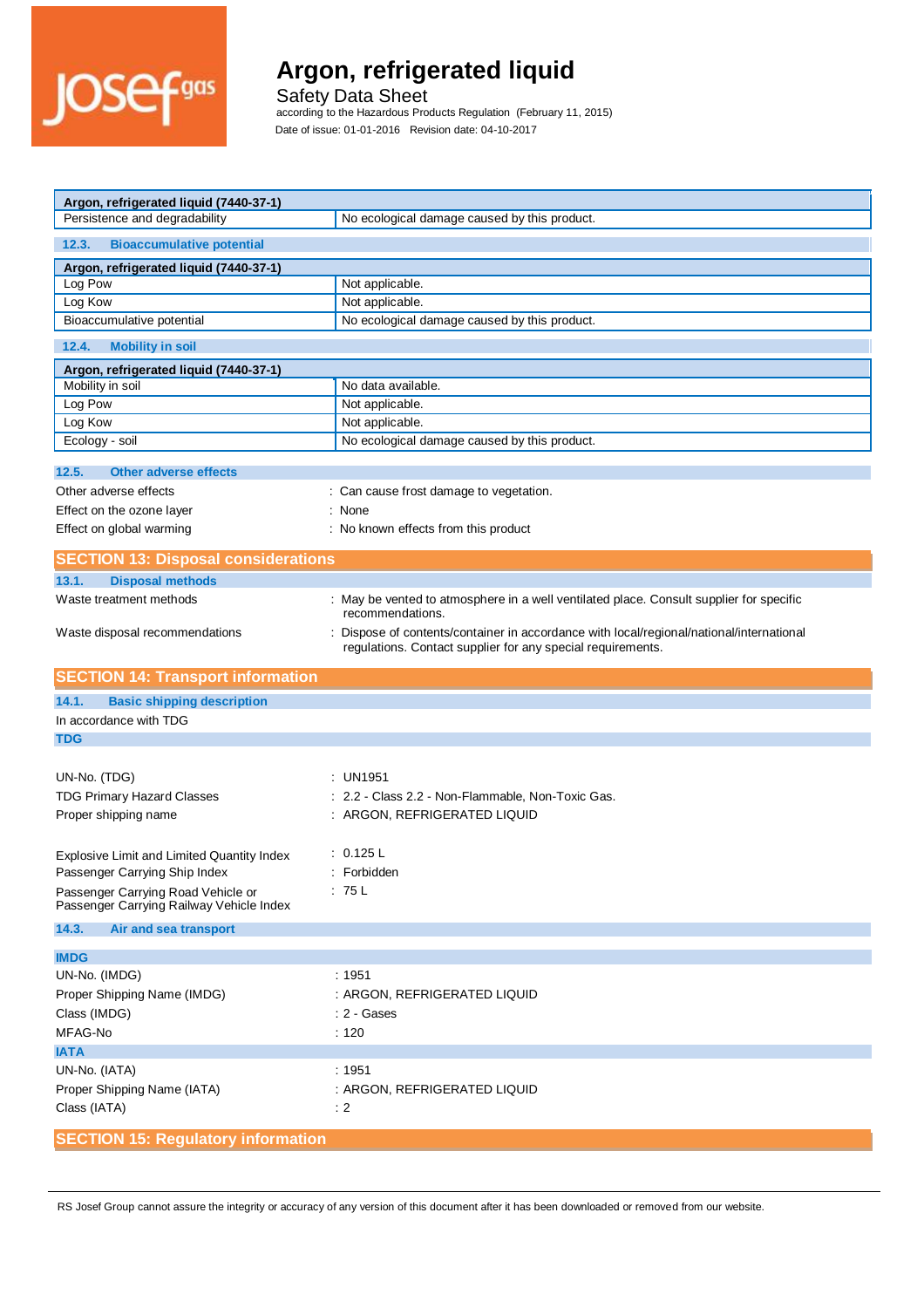

Safety Data Sheet

according to the Hazardous Products Regulation (February 11, 2015)

| <b>15.1. National regulations</b>                     |                                                                                                          |  |
|-------------------------------------------------------|----------------------------------------------------------------------------------------------------------|--|
| Argon, refrigerated liquid (7440-37-1)                |                                                                                                          |  |
| Listed on the Canadian DSL (Domestic Substances List) |                                                                                                          |  |
|                                                       |                                                                                                          |  |
| <b>SECTION 16: Other information</b>                  |                                                                                                          |  |
| Date of issue                                         | 01/01/2016                                                                                               |  |
| Revision date                                         | 04/08/2017                                                                                               |  |
|                                                       |                                                                                                          |  |
| Indication of changes:                                |                                                                                                          |  |
| Training advice                                       | : The hazard of asphyxiation is often overlooked and must be stressed during operator training.          |  |
|                                                       |                                                                                                          |  |
| NFPA health hazard                                    | : 3 - Short exposure could cause serious temporary or                                                    |  |
|                                                       | residual injury even though prompt medical attention was<br>given.                                       |  |
| NFPA fire hazard                                      | : 0 - Materials that will not burn.<br>O                                                                 |  |
| NFPA reactivity                                       | : 0 - Normally stable, even under fire exposure conditions,<br>and are not reactive with water.<br>SA    |  |
| NFPA specific hazard                                  | : SA - This denotes gases which are simple asphyxiants.                                                  |  |
|                                                       |                                                                                                          |  |
|                                                       |                                                                                                          |  |
| HMIS III Rating                                       |                                                                                                          |  |
| Health                                                | : 3 Serious Hazard - Major injury likely unless prompt action is taken and medical treatment is<br>Given |  |
| Flammability                                          | 0 Minimal Hazard - Materials that will not burn                                                          |  |
| Physical                                              | : 2 Moderate Hazard - Materials that are unstable and may undergo violent chemical changes at            |  |

normal temperature and pressure with low risk for explosion. Materials may react violently with water or form peroxides upon exposure to air.